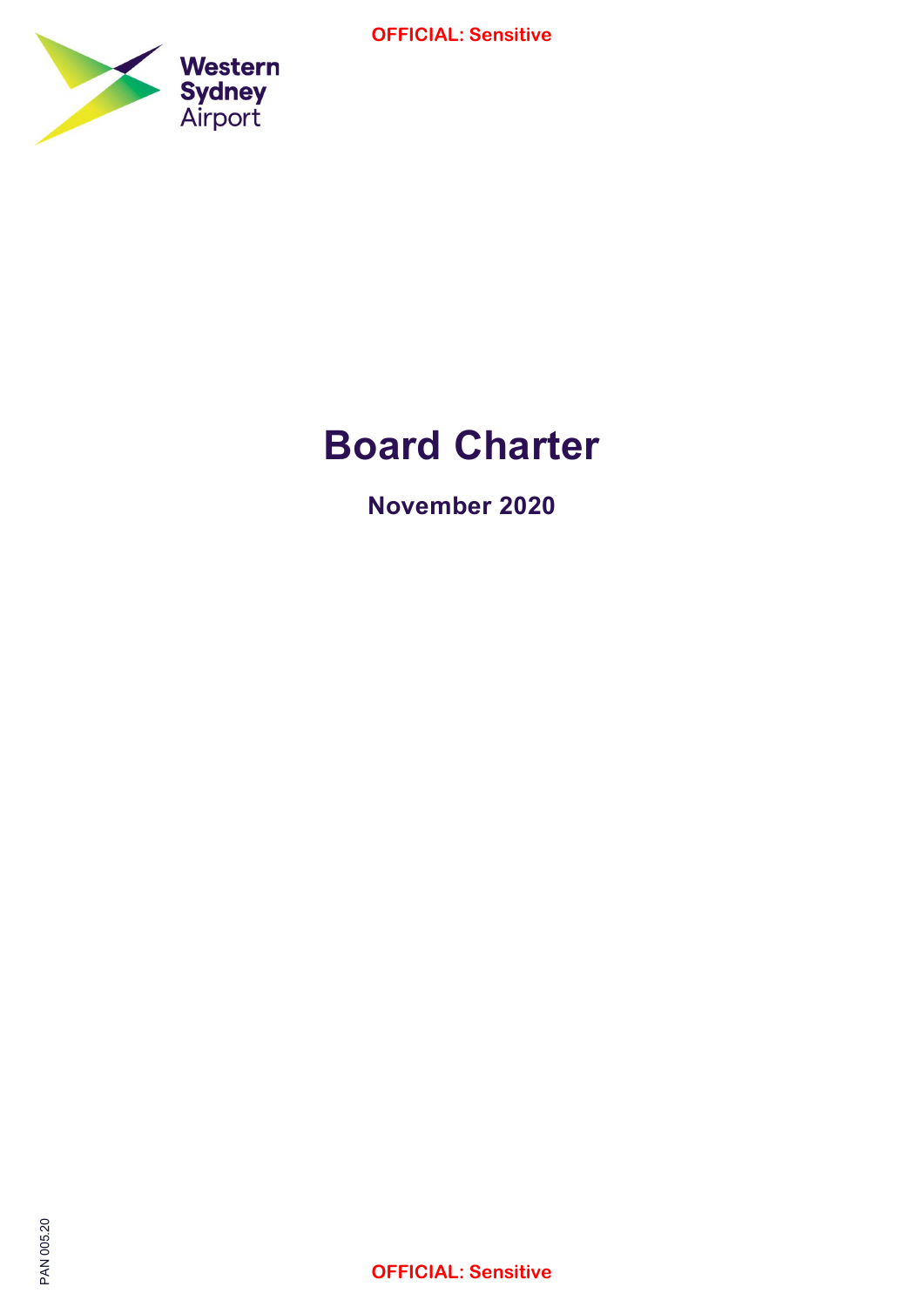

# INTRODUCTION

#### 1. Overview

WSA Co Limited (ACN 618989272) (Company or WSA), has been established to develop and operate Western Sydney International (Nancy-Bird Walton) Airport (Airport), having regard to the Australian Government's objectives for the Airport<sup>1</sup>, being to:

- (a) improve access to aviation services in Western Sydney;
- (b) resolve the long-term aviation capacity issue in the Sydney basin;
- (c) maximise the value of a Western Sydney Airport as a national asset;
- (d) optimise the benefit of a Western Sydney Airport on employment and investment in Western Sydney;
- (e) effectively integrate with new and existing initiatives in the Western Sydney area; and
- (f) operate on commercially sound principles having regard to the Australian Government's intention to preserve its options with respect to ownership and governance arrangements.

The Company has all the powers necessary or incidental to the achievement of its objects and which are consistent with Australian Government policy as communicated to the Company by the Shareholder Ministers.

#### 2. Purpose of Charter

This Charter has been adopted by the Board and its purpose is to:

- (a) promote high standards of corporate governance;
- (b) clarify the role and responsibilities of the Board; and
- (c) enable the Board to provide strategic guidance for the Company and effective oversight of Management.

This Charter also sets out:

- (a) the role of the Commonwealth;
- (b) Board composition;
- (c) the authority delegated by the Board;
- (d) matters reserved for the Board;
- (e) Board process and the role of the Chairperson;
- (f) Board conduct;
- (g) compliance and reporting obligations; and
- (h) review of the performance of the Board.

To the extent that there is any inconsistency between this Charter and the WSA Co Constitution, the Constitution shall prevail. This Charter is to be reviewed on an annual basis.

S<sub>Q</sub><br>905.2006<br>205.2010<br>PL <sup>1</sup> Rule 4.1.1 WSA Co Constitution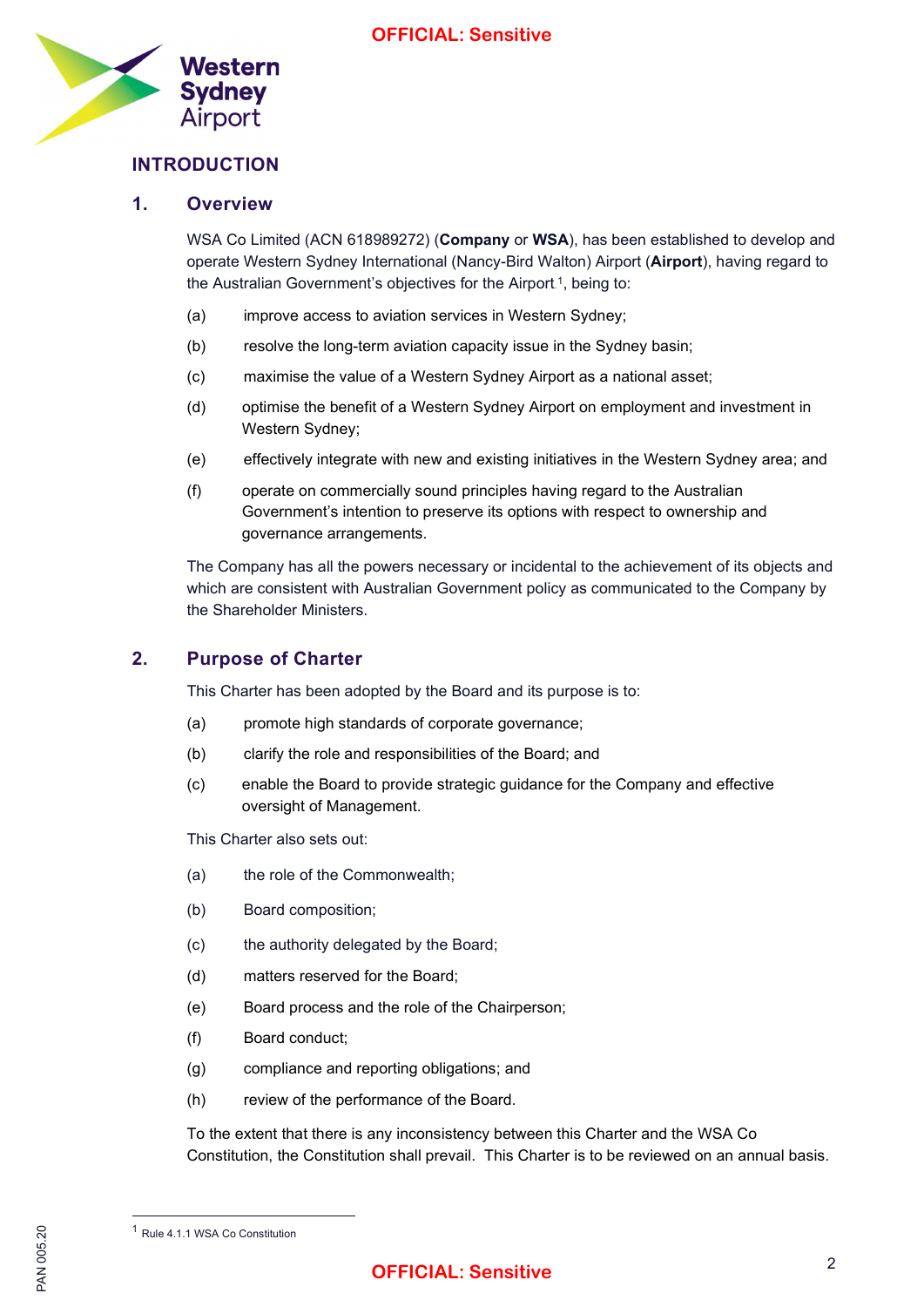

#### GOVERNANCE LEGAL FRAMEWORK

#### 3. Role of the Commonwealth

WSA is a public company limited by shares incorporated under the Corporations Act.

WSA is also a wholly owned Commonwealth company and a GBE for the purposes of the Public Governance, Performance and Accountability Act 2013 (the PGPA Act), the Public Governance, Performance and Accountability Rule 2014 (the PGPA Rule) and the Commonwealth GBE Governance and Oversight Guidelines (the Guidelines). The requirements of these regulations are reflected in this Charter.

The Company is wholly owned by the Commonwealth. The Commonwealth is represented by the Minister for Finance and the Minister for Population, Cities and Urban Infrastructure (the Shareholder Ministers).

# BOARD OF DIRECTORS

#### 4. Role and Responsibility of the Board

- (a) The Company has the powers set out in the Corporations Act, which are exercised by the Board; however, it is only to do all things necessary, convenient or incidental to carry out the objects of the Company and which are consistent with the Australian Government policy as communicated to the Company by the Shareholder Ministers.<sup>2</sup>
- (b) The role of the Board is to provide strategic guidance for WSA and effective oversight of Management.
- (c) The Board should ensure that the Company's activities are conducted so as to minimise any divergence of interests between the Company and the Shareholder Ministers and that the Company is managed in the best interests of the Company as a whole.  $3$
- (d) The Board regards the Company as bound by and required to implement Australian Government policy set out in formal communications from both Shareholder Ministers as well as to exercise its powers in the best interests of the Company.
- (e) The Board recognises the importance of environmental and workplace health and safety issues and is committed to compliance with all relevant laws and regulations to ensure the protection of the environment, the community and the health and safety of its employees and partners.
- (f) The key responsibilities of the Board are:
	- to approve the strategic plans for the Company;
	- liaise with the Shareholder Ministers on Australian Government policy requirements, including the implications of those policy requirements for the Company and ensure a Corporate Plan is prepared and submitted on an annual basis;
	- to monitor the performance of the Company in accordance with the Corporate Plan;

<sup>2</sup> Rule 5.1.1 WSA Constitution

 $\frac{5}{20}$ <br>  $\frac{3}{20}$  cl 1.7(d) or<br>  $\frac{3}{20}$  cl 1.7(d) or  $3$  cl 1.7(d) of the GBE Guidelines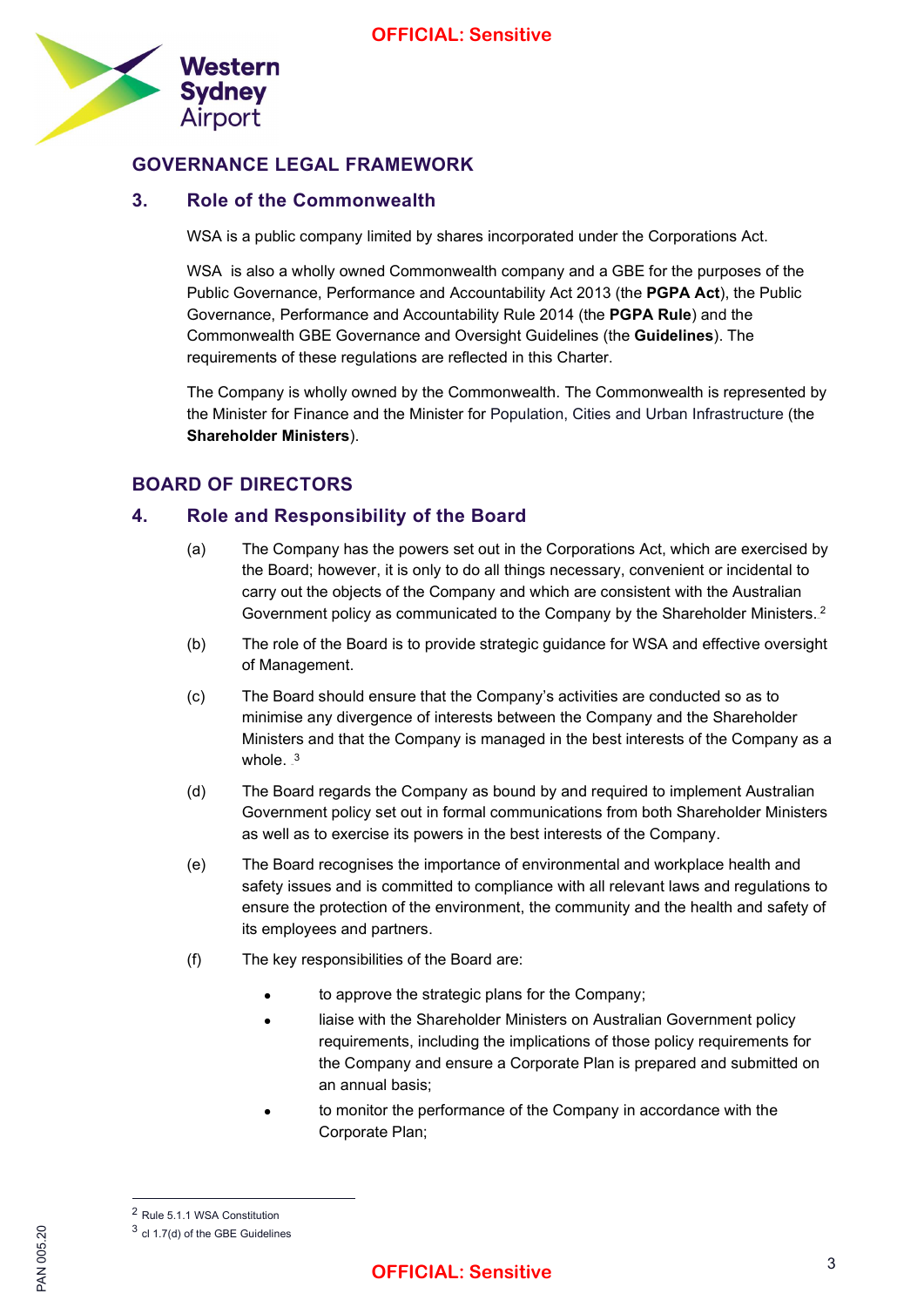

- to supervise Management in the implementation of the strategic direction, the Corporate Plan and the Company's compliance with its legal and regulatory obligations;
- to take necessary steps to ensure compliance with duties and obligations imposed on the Board by law and by the Constitution (including, in particular, the compliance and financial reporting requirements and the supervision of the development of risk management and internal control systems);
- to set work health and safety and environmental performance objectives, develop appropriate policies and controls, ensure legal compliance and monitor progress against such objectives and policies;
- the appointment of the Chairperson of the Board, subject to consultation with the Shareholder Ministers;
- the appointment, removal or replacement of the CEO, subject to consultation with the Shareholder Ministers;
- considering and approving the Company's remuneration policy for executives and staff;
- monitoring the operation of each subsidiary of the Company, and when necessary, exercising the voting power attaching to its shares in the subsidiary;
- monitoring the performance of senior Management;
- monitoring and evaluating Board performance and the performance of the Chair of the Board;
- determining the risk appetite of the Company;
- monitoring significant business risks and monitoring the adequacy, appropriateness and operation of risk management and internal controls and frameworks;
- regularly monitoring the ongoing independence of each Director and the Board generally to ensure each Director continues to exercise unfettered and independent judgment and does not have any interests that derogate from carrying out the role intended with diligence and care $4$ ;
- establishing and maintaining a register of interests to ensure potential conflicts can be identified and managed; $5$
- establishing, reviewing and overseeing a code of conduct for Directors, senior Management and other employees;
- to review and ratify the Company's employee relations/people strategy;
- monitoring and overseeing compliance with all legal and regulatory requirements and ethical standards and policies; and
- monitoring and overseeing compliance with best practice corporate governance requirements.

<sup>&</sup>lt;sup>4</sup> cl 2.4 of the GBE Guidelines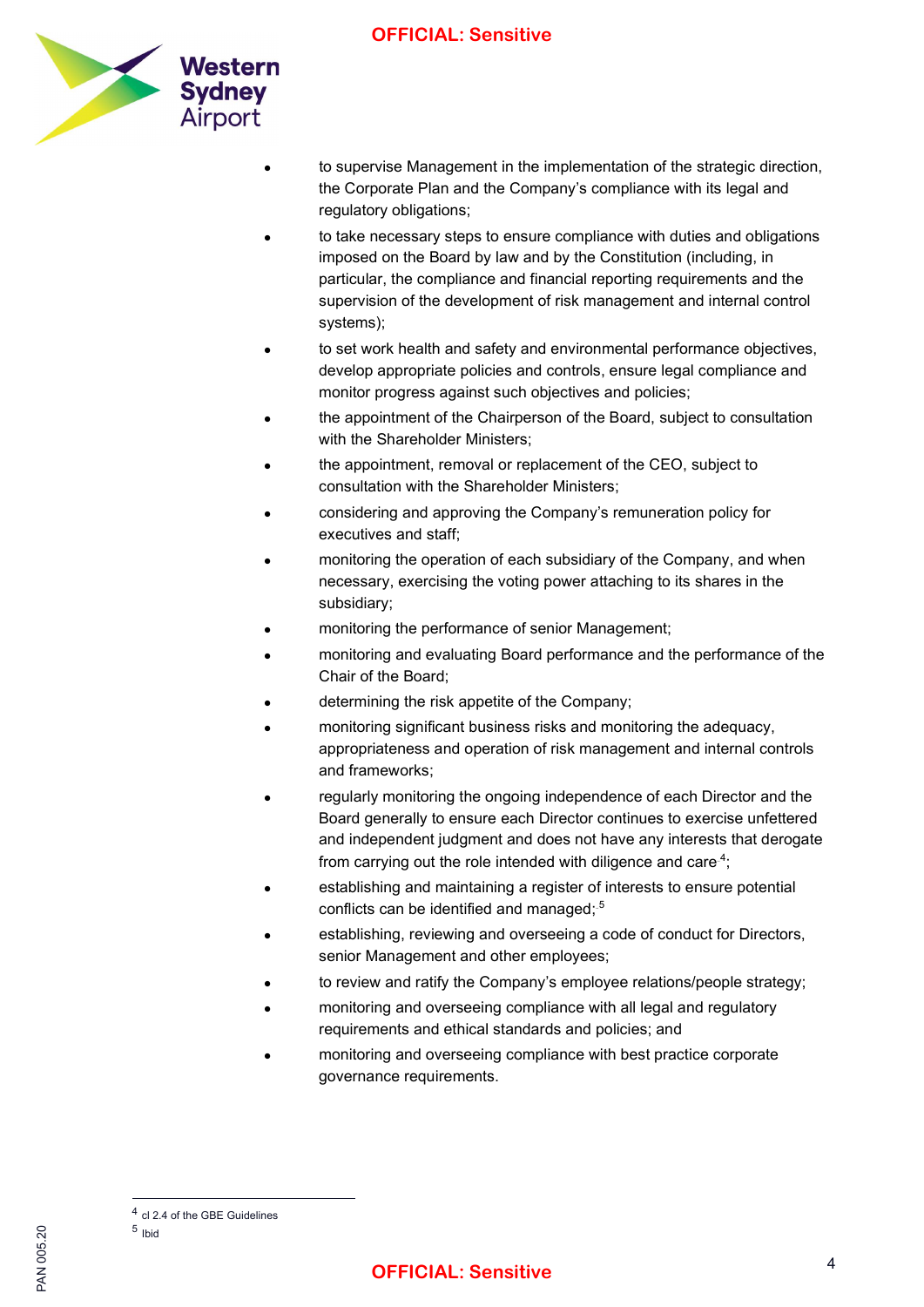

# 5. Board Size, Composition and Independence

There must be a minimum of 3 and a maximum of 7 Directors.<sup>6</sup>, unless determined otherwise by a resolution of the Commonwealth in accordance with rule 9 of the Company's Constitution.

- (a) The Board will comprise:
	- non-executive Directors; and
	- Directors with an appropriate mix of skills, who are appointed on the basis of their individual capacity to contribute to the Board and to the achievement of the Company's objectives, $<sup>7</sup>$  and should also ideally</sup> comprise:
	- Directors who can understand and competently deal with current and emerging business issues; and
	- Directors who can effectively review and challenge the performance of Management and exercise independent judgment while at the same time minimising the risk of a divergence of interests between the Company and Shareholder Ministers.
- (b) When identifying potential candidates, the Board is to have regard to Government policy on fostering a governance culture that embraces diversity in the composition of Boards. Diversity in this context includes gender, age, ethnicity, cultural background, sexual orientation and religious belief.

The Board will regularly review the composition of the Board having regard to the optimum number and skill mix of the directors and make recommendations to the Shareholder Ministers on these matters.

# 6. Appointment and Removal

- (a) Each Director is appointed by the Shareholder Ministers under a formal letter of appointment setting out the key terms of their appointment, including certain information prescribed in the Guidelines.<sup>8</sup>
- (b) The Shareholder Ministers may remove a Director at any time prior to the completion of their term of appointment.<sup>9</sup>
- (c) The Board may, following consultation with the Shareholder Ministers, provide the Shareholder Ministers (through the Chairperson) with a shortlist of candidates for Board membership to supplement or replace the existing Directors.  $10$
- (d) With agreement from the Shareholder Ministers, the Board may undertake additional processes for identifying Board candidates, such as public advertising or the use of executive search processes.  $11$ <sup>11</sup>
- (e) The Chairperson may recommend the reappointment of an existing Director where this is sought by the Director and where appropriate.  $12$

<sup>6</sup> Rule 6.4.1 of the WSA Co Constitution

<sup>7</sup> cl 2.7 GBE Guidelines 8 cl 2.3(a) GBE Guidelines

<sup>9</sup> cl 2.18 GBE Guidelines

<sup>10</sup> cl 2.8(b) GBE Guidelines

<sup>11</sup> Ibid 12 Ibid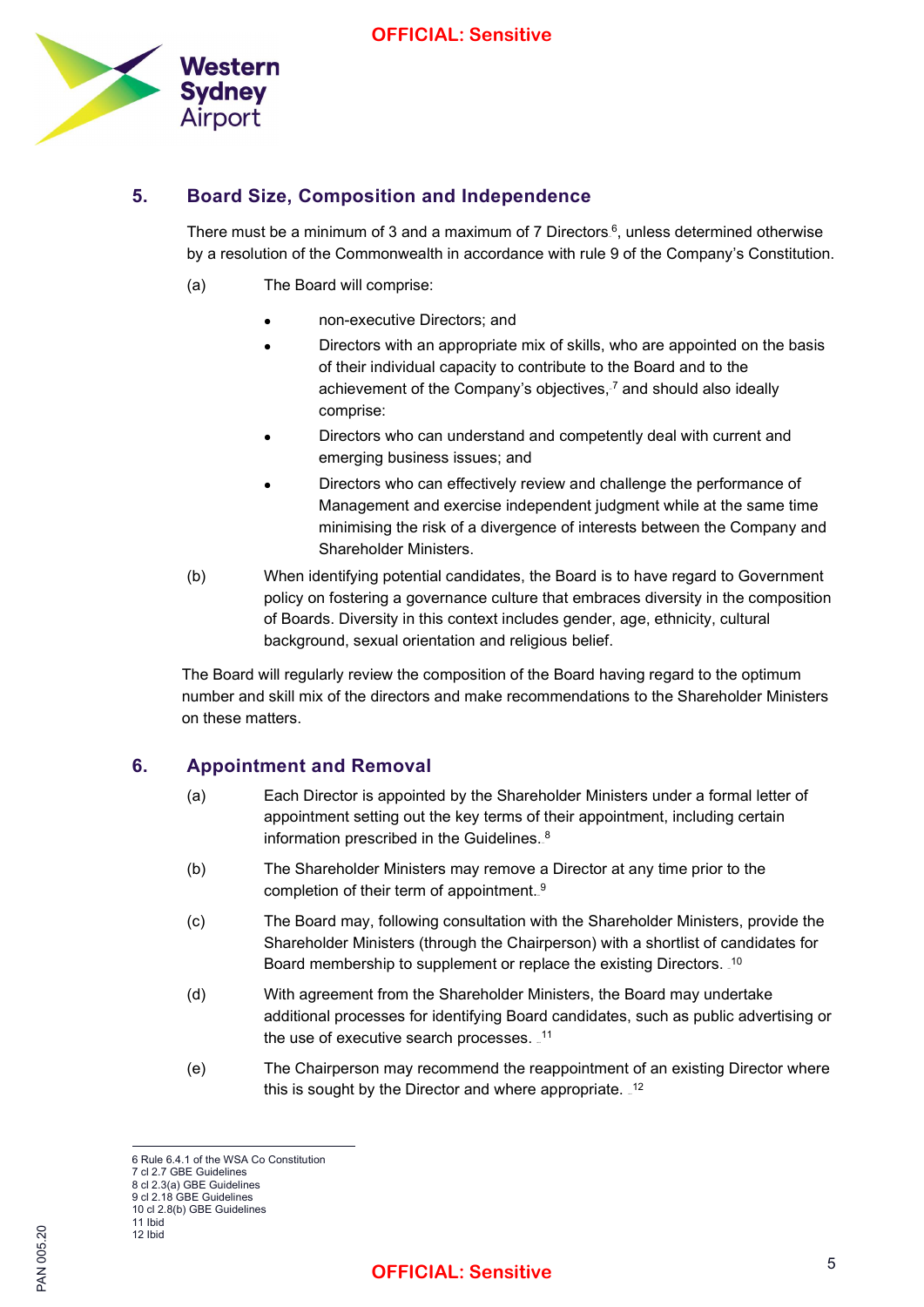

# 7. Director Independence

At least annually and when a Director is being considered for appointment, the Board will assess the independence of each Director- $13$  including by:

- (a) obtaining from the Directors, through the Company Secretary, a standing notice of their interests; and
- (b) reviewing each Director's standing notice and any other information available in relation to the Director's interests in order to make an informed decision as to the independence or otherwise of that Director.

An independent non-executive director is one who:

- (a) is independent of Management;
- (b) is free of any business or other relationship that could materially interfere with, or could reasonably be perceived to interfere with, the independent exercise of their unfettered and independent judgement;
- (c) and otherwise meets the criteria for independence set out in the Corporate Governance Principles and Recommendations (4th Edition) published by the ASX Corporate Governance Council, as may be modified or amended from time to time. If a Director's status as an independent Director changes, this should be immediately disclosed and explained to the Shareholder Ministers.

# BOARD DELEGATION

#### 8. Power of Delegation

Under the Corporations Act and under the WSA Constitution, the Board may delegate its powers as it considers appropriate.

# 9. CEO

The Chief Executive Officer will:\_14

- (a) be the chief executive of the Company with overall responsibility for the day to day administration of the Company;
- (b) act consistently with the objects of the Company;
- (c) use his or her best endeavours at all times to enhance the good name of the Company;
- (d) in as far as the resources available permit, implement the policies of the Board;
- (e) prepare an annual report for the Board on the work and activities of the Company during the preceding 12 months ending on 30 June in each year;
- (f) manage resources within budgets approved by the Board;
- (g) oversee compliance by the Company with applicable laws and regulations; and

Pan 14 Rule 13.<br>205<br>2<br>2<br>2 Recomm 13 Recommendation 2.3 of the ASX Corporate Governance Council's Principles and Recommendations 14 Rule 13.3.2 WSA Constitution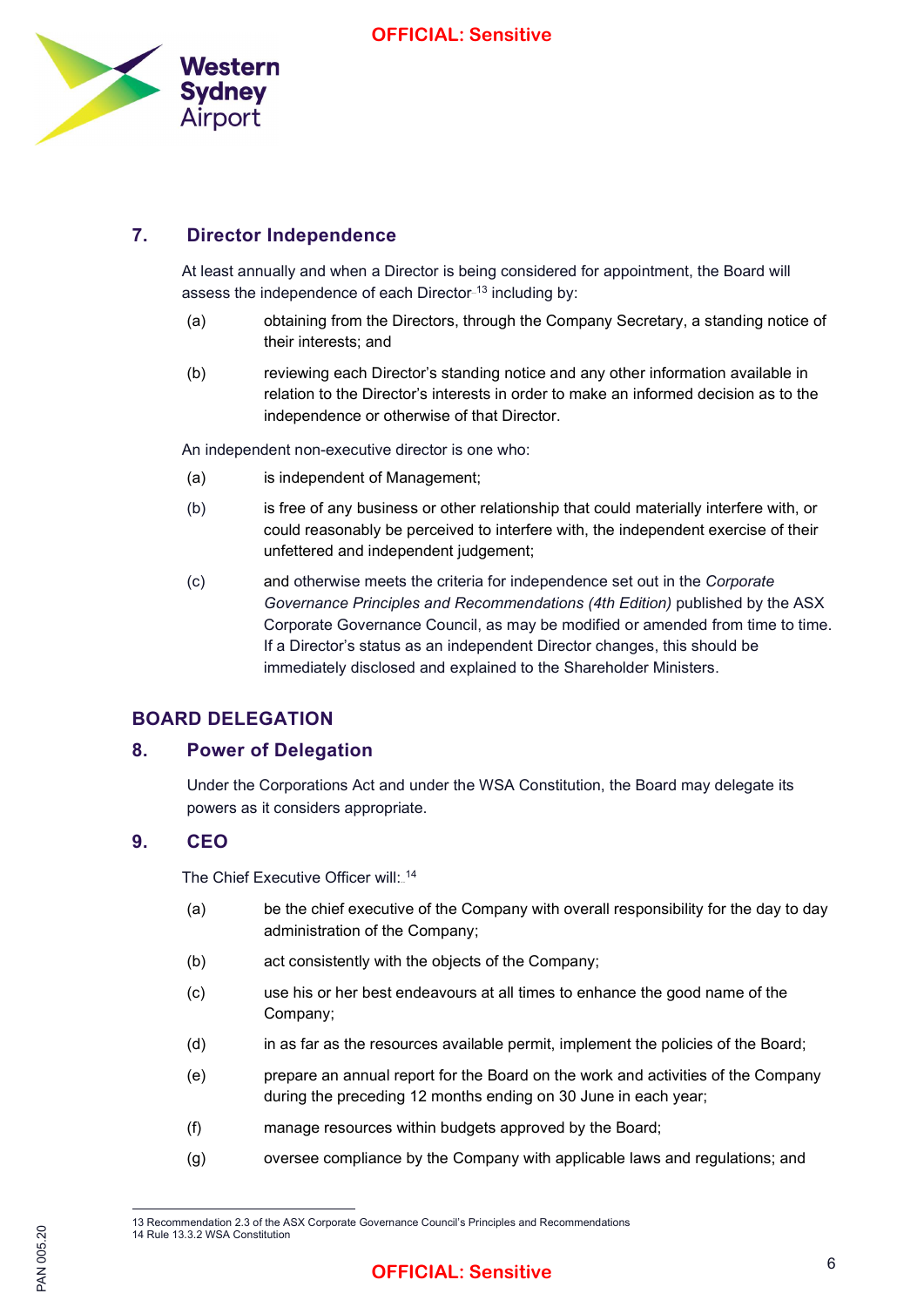

(h) exercise such other functions, duties and responsibilities as may be determined from time to time by the Board.

The Directors may delegate any of the powers of the Board to the Chief Executive Officer on the terms and subject to any restrictions the Board decides and so as to be concurrent with the powers of the Board and may revoke the delegation at any time... $^\mathrm{15}$ 

#### 10. Board Committees

The Board will from time to time establish committees to streamline the discharge of its responsibilities.

The Board has established the following standing Committees and Project related Committees. It is expected that the standing committees will be ongoing and that the requirement for the Project related Committees will be reviewed every 2 years.

- Audit, and Risk Committee (a standing Committee) to assist the Board to discharge its responsibilities under the PGPA Act in respect of financial reporting, performance reporting, risk oversight and management, internal control and compliance with relevant laws and policies;
- People, Remuneration & Nomination Committee (a standing Committee) to assist the Board to discharge its responsibilities in respect of people management and remuneration;
- Design and Construction Committee (a Project related Committee) to oversee the core construction and delivery projects associated with the development of Western Sydney Airport;
- Safety, Health, Environment and Community Committee (a Standing Committee) to assist the Board in its oversight of health, safety and environment matters arising out of WSA's activities as they may affect employees, contractors and local communities;
- Investment Committee (a Project related Committee) to assist the Board in assessing the impact of major discretionary investment and divestment proposals on enterprise value, in-line with the constitutional objective to maximise the value of Western Sydney International ('WSI') as a national asset; and
- Technology Committee (a Project related Committee) to oversee the core technology design and technology delivery projects associated with the development of Western Sydney International (Nancy-Bird Walton) Airport (the Project), in order to provide assurance comfort to the Board that the Company's obligations under the Western Sydney Airport Project Deed (the Deed) are being met.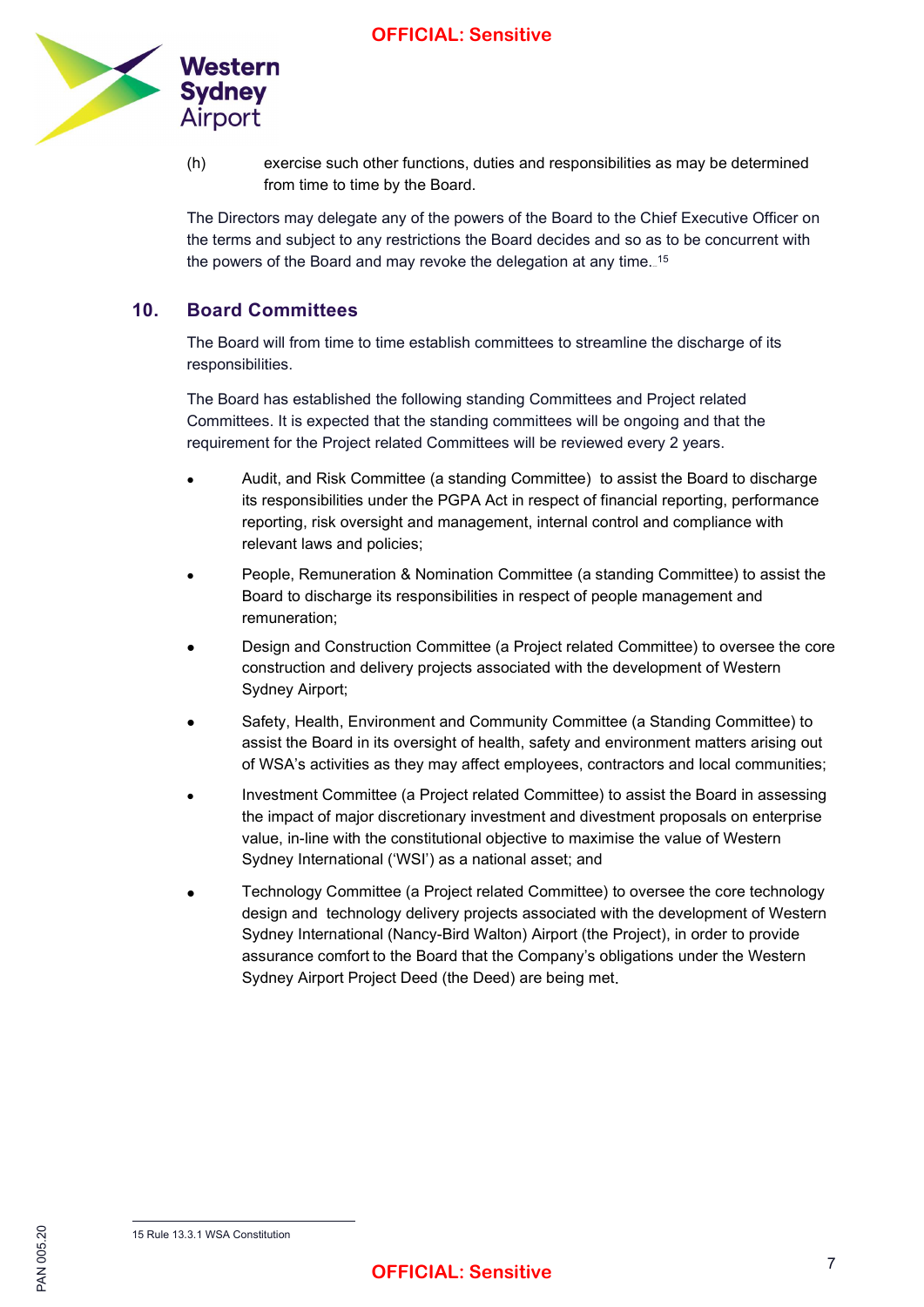

The Board may:

- establish and delegate any powers to Board Committees from time to time to assist the Board in exercising its authority;
- determine any matter that it has delegated to a Board Committee or any matters falling within a Board Committee's terms of reference contained in its Charter;
- (a) Each Board Committee will have its Charter approved by the Board and the Charter will set out the matters relevant to the composition, terms of reference, process and administration of that Board Committee.
- (b) Any powers of the Board that are delegated to a Committee will be set out in the Committee's charter or in the Board resolutions relating to the establishment of the Committee, or both. General powers delegated to each Committee are to:
	- conduct or otherwise investigate any matters within its scope of responsibility; and
	- seek information or advice from employees or external parties including professional advice within its scope of responsibility.
- (c) The role of a Board Committee is to operate within the terms of its Charter and to make recommendations to the Board for decisions.
- (d) The Board may establish ad hoc Board Committees from time to time to consider matters of special importance or to exercise the delegated authority of the Board.

#### 11. Matters Reserved for the Board

The following matters are specifically reserved for the Board:

- (a) the appointment and removal of the CEO following consultation with the Commonwealth and evaluation of the CEO's performance;
- (b) the establishment of Board Committees, their membership and delegated powers;
- (c) the approval of the Charter of each Board Committee including any subsequent amendments;
- (d) the appointment, re-appointment or removal of the Company's external auditors;
- (e) the recommendation of dividends, following consultation with the Shareholder Ministers;
- (f) review and ratification of systems of risk management, accountability, internal compliance and control and legal compliance to see that appropriate compliance frameworks and controls are in place;
- (g) review and oversight of the implementation of a code of conduct for Directors, senior Management and all other employees;
- (h) monitor and oversee compliance with best practice governance requirements;
- (i) oversight of the physical and technological security posture for the Company;
- PAN 005.20 (j) monitoring performance of senior Management, including its ability to deliver the Company's milestones;

# <sup>8</sup>OFFICIAL: Sensitive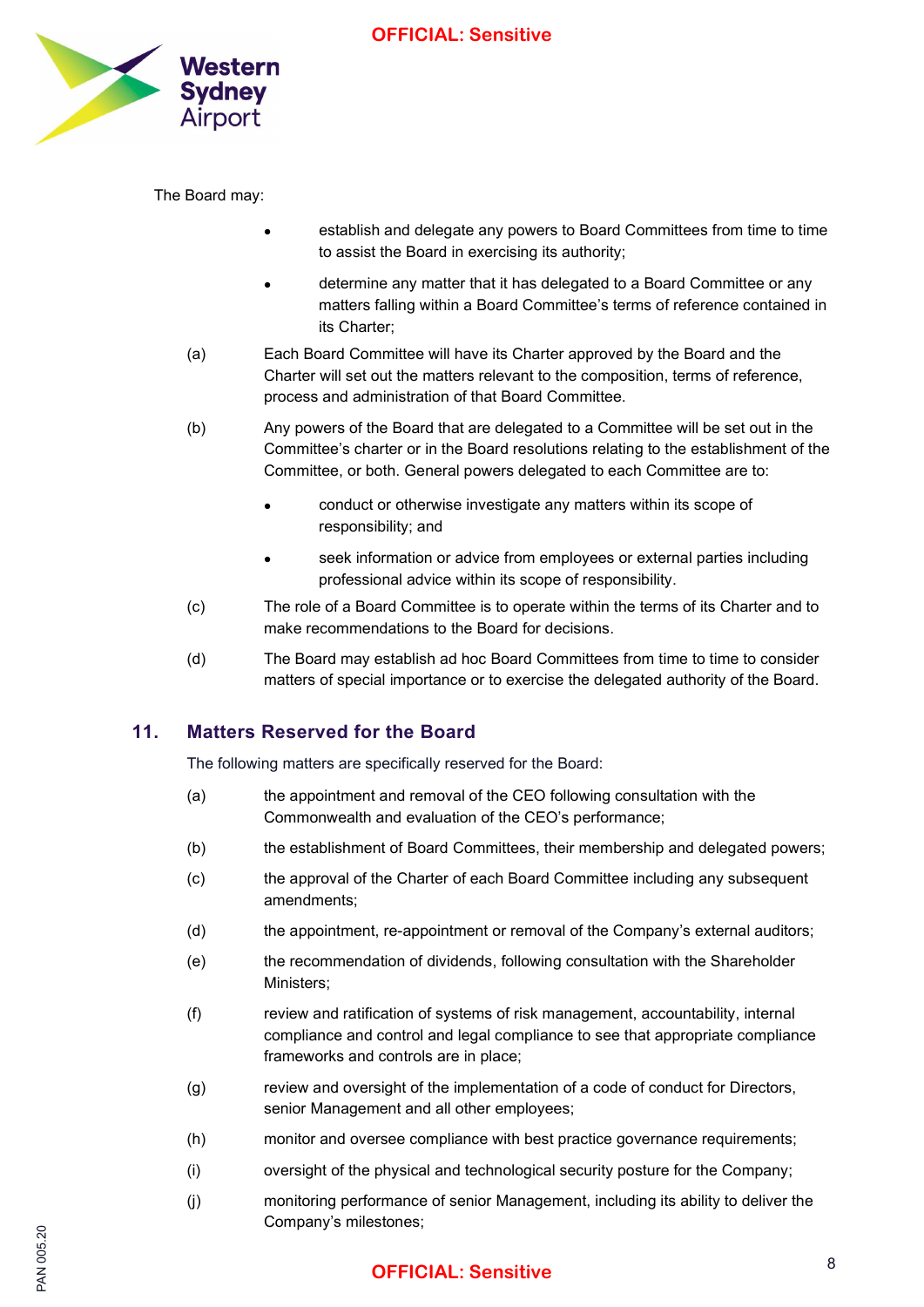

- (k) the approval of financial statements and financial reporting;
- (l) the approval of the Annual Report and any interim report that may be required;
- (m) the approval of the Corporate Plan;
- (n) the approval of capital expenditure, acquisitions and divestiture decisions where the value and/or nature is such as to fall outside of the delegation of authority framework;
- (o) calling a meeting of Directors; and
- (p) any other specific matters nominated by the Board from time to time.

#### 12. Board Process

- (a) The Chairperson is responsible for the conduct of all Board meetings. This includes approving the agendas and all agenda items.
- (b) The Board will meet:
	- at regular intervals and more frequently if required;
	- at the Company's premises (so far as practicable) unless another location has been specified in the notice of meeting; and
	- for a meeting to be quorate there must be a majority of directors in attendance.
- (c) Unless otherwise determined by the Chairperson, the Company Secretary is responsible for, and will:
	- circulate agendas for, and minutes of, meetings to all Directors;
	- take minutes of all meetings of the Board and Committees; and
	- maintain and hold a record of all approvals and recommendations made by the Board at each meeting.
- (d) Any dissenting member of the Board will be entitled to have his/her opinion recorded in the minutes of the Board meeting.

#### 13. Chairperson and Deputy Chairperson

- (a) The Chairperson must be an independent non-executive Director and is appointed by the Shareholder Ministers from amongst the Directors.<sup>16</sup>. The Shareholder Ministers may remove a Chairperson from that office by giving them notice.
- (b) The role of the Chairperson is to:
	- provide leadership to the Board in respect of all its responsibilities;
	- chair meetings of Directors and Shareholders;
	- ensure the Board works effectively in discharging its responsibilities;
	- promote constructive and respectful relations between Directors and between Board and Management;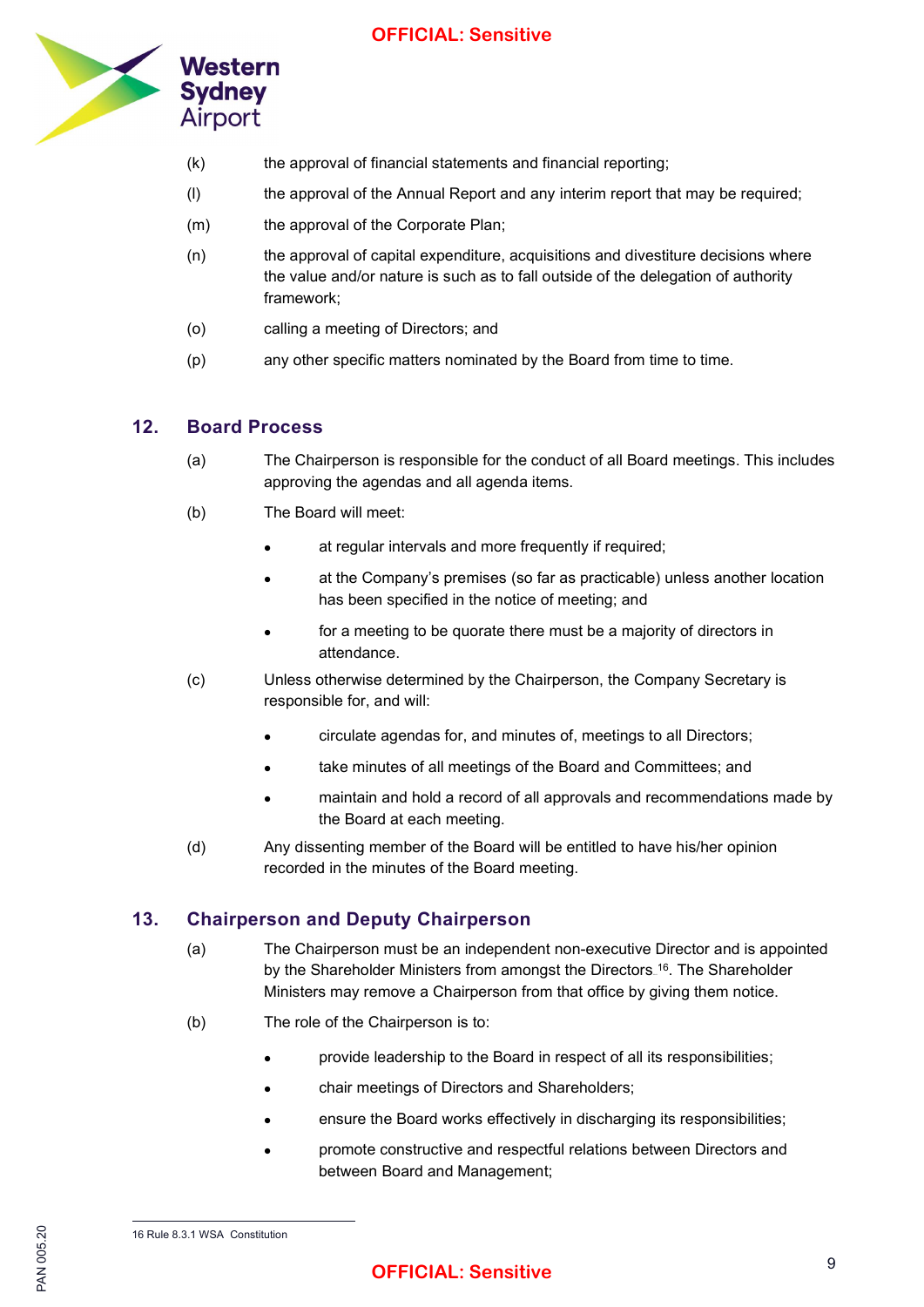

- set the Board agenda and annual calendar for meetings of the Board;
- represent the Board to the Shareholder Ministers and keep Shareholder Ministers informed of the Board's position;
- ensure all Directors understand the role of the Board and their own responsibilities as Directors;
- monitor the performance of the Board;
- facilitate Board discussions to ensure core issues facing the Board are being addressed;
- brief all Directors in relation to issues arising outside Board meetings;
- to provide support and mentoring for the CEO in running the business of the Company; and
- exercise such specific and express powers as delegated to the Chairperson by the Board from time to time.
- (c) If there is no Chairperson, if the Chairperson is absent from a Board meeting within 10 minutes of the time appointed for the commencement of the meeting or the Chairperson is unwilling to act, the Deputy Chairperson will be the Chairperson of the Directors' meeting...<sup>17</sup>
- (d) If there is no Deputy Chairperson, the Deputy Chairperson is not present at the meeting within ten minutes of the time appointed for the commencement of the meeting or the Deputy Chairperson is unwilling to act as Chairperson of the meeting, the Directors present at the meeting can elect one of their number to be Chairperson of the Directors' meeting.<sup>18</sup>
- (e) The Chairperson has a casting vote on a resolution of Directors, in addition to any other votes that the Chairperson may have, provided that the Chairperson is entitled to vote on the resolution...<sup>19</sup>

A Deputy Chairperson may be appointed by the Shareholder Ministers from amongst the Directors.<sup>20</sup>. The Shareholder Ministers may remove a Deputy Chairperson from that office by giving notice, with a copy to the Chairperson.  $21$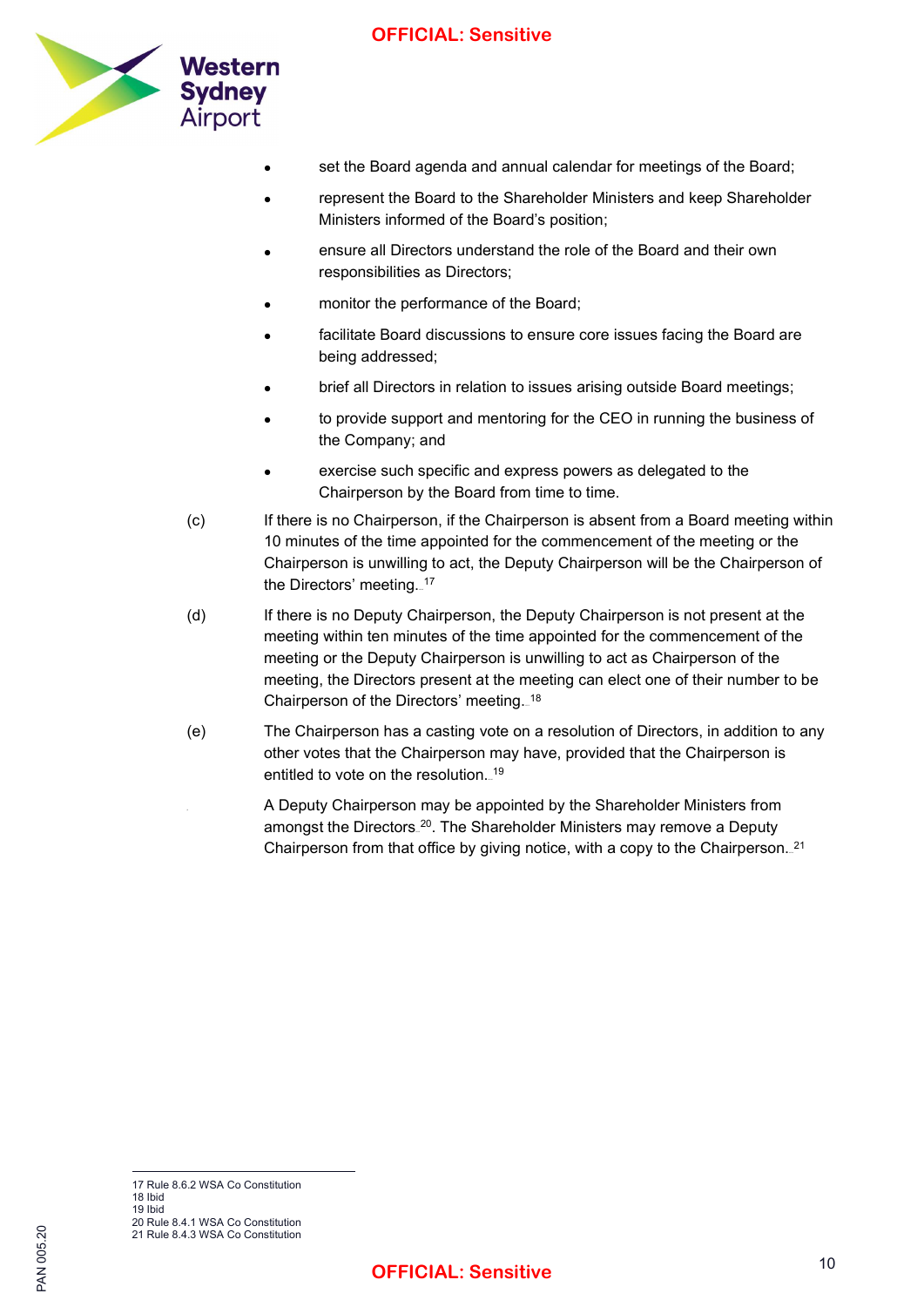

# 14. Meetings

- (a) The Board will meet at regular intervals and on an ad hoc basis as required for the efficient performance of its functions.
- (b) Directors must use all reasonable endeavours to attend Board meetings in person, either by physical attendance or use of videoconferencing/teleconferencing facilities.
- (c) A Director may convene a meeting of the Board by giving reasonable notice individually to every other Director.  $22$
- (d) Periodically, Non-Executive Directors will meet without the CEO or Management present.<sup>23</sup>

#### 15. Quorum

The quorum for a Directors' meeting is the majority of the total number of Directors holding office at the time of the meeting. The quorum must be present at all times during the meeting. $24$ 

#### 16. Board Reports

Management will aim to provide reports to Directors no less than seven calendar days prior to a scheduled meeting.

The Chairperson will monitor the volume, quality and timeliness of distribution of Board reports to the Directors.

# BOARD CONDUCT

#### 17. Ethical and Responsible Decision Making

- (a) The Board is committed to the promotion of ethical, honest and responsible decision making and the observance of their fiduciary duties.
- (b) Directors are expected to participate in all induction and orientation programs and to participate in training and awareness raising programs which will assist in keeping Directors abreast of contemporary developments and leading practices relating to the function of the Board.

#### 18. Induction and Development

- (a) Each new Director will, upon appointment, participate in an induction program. This may include meeting with the CEO and any other relevant executives to familiarise themselves with the Company, its policies and procedures and Board practices and procedures.
- (b) Senior Management will conduct additional presentations for Directors from time to

<sup>22</sup> Rule 8.2.1 WSA Co Constitution

Solumner<br>
24 Rule 8.7<br>
24 Rule 8.7<br>
25 Commercial 23 Commentary on Recommendation 2.4 of the ASX Corporate Governance Principles and Recommendations 24 Rule 8.7 WSA Co Constitution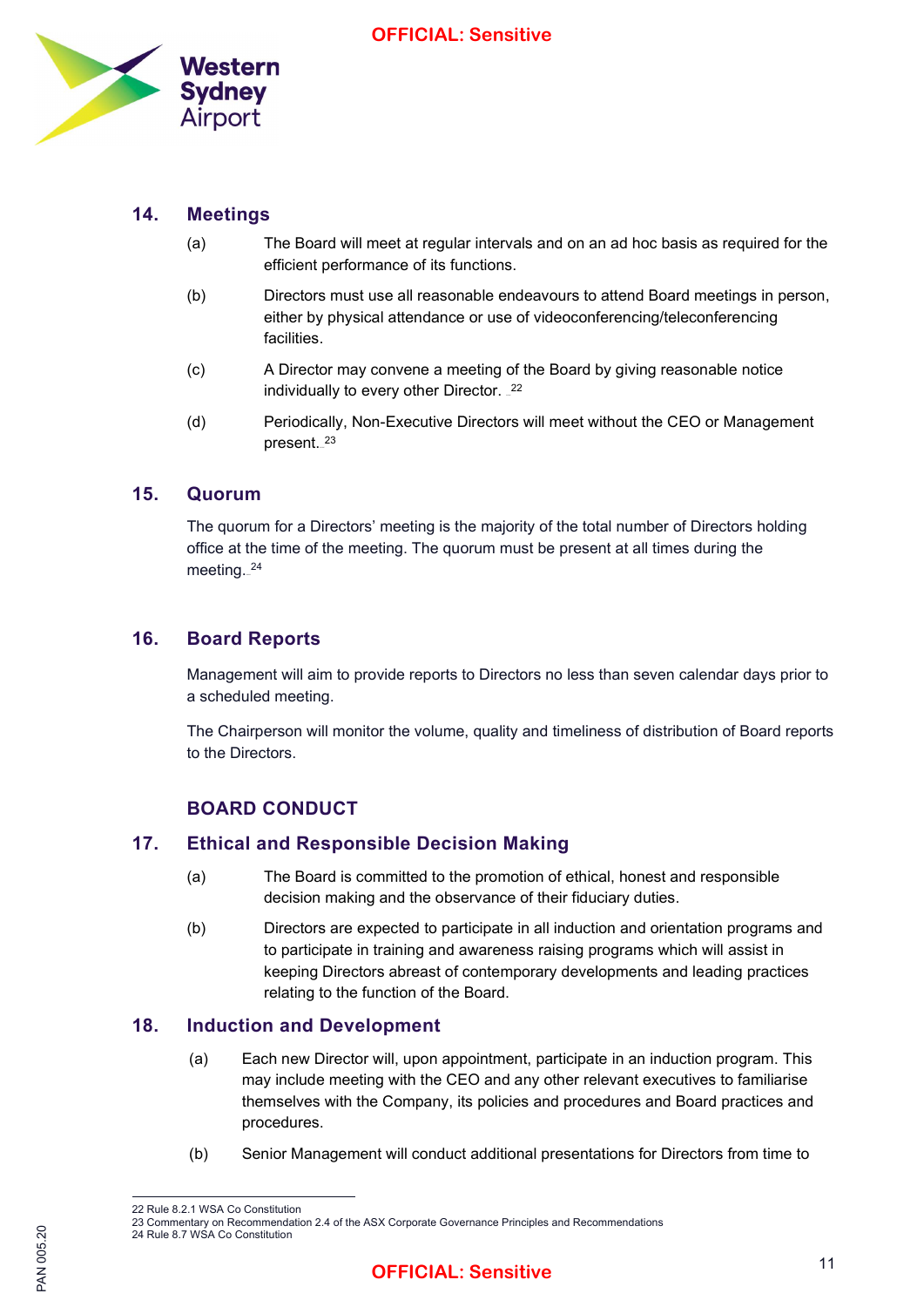

time regarding the activities of the Company. Directors are also encouraged to keep up to date on topical issues.

(c) On an on-going basis, Directors may undertake and request training and professional development, as appropriate, at the Company's expense.

# 19. Conflicts of Interest

This section should be read in conjunction with the Company's Directors Conflicts of Interest and Related Transactions Policy.

- (a) Each Director has a fiduciary and statutory duty not to place themselves in a position which gives rise to a real or substantial possibility of conflict, whether it be a conflict of interest or conflict of duties.
- (b) Upon appointment each Director will provide to the Company, a 'standing Director's interest notice' which sets out the nature and extent of the Directors' material personal interest as well as:
	- all other directorships, executive positions, associations or interests held that may be relevant to the Company;
	- all substantial shareholdings in other companies with which the Company transacts or in which it owns shares; and
	- other interests that may be relevant, for example, the interests of a Director's spouse or associate.
- (c) A Director that has any interest which may give rise to a real or substantial possibility of conflict, including any material personal interest, in a matter that relates to the affairs of the Company, must give the Board notice of such interest immediately on becoming aware of that interest.
- (d) The Company will maintain a register of Directors' interests that have been disclosed and report them to the Board as necessary.
- (e) If a Director has a material personal interest in a matter being considered at a Board or Committee meeting, they will not be present whilst the matter is being considered and will not vote on the matter.
- (f) A Director may be counted in a quorum for a Board meeting, provided that the Director is entitled to vote on at least one of the resolutions to be proposed at that Board meeting.

### 20. Embarrassment

Directors must immediately inform the Chairperson (who may inform the Shareholder Ministers) where their continued service as a Director could embarrass the Company or the Shareholder Ministers. The Director may be asked to resign or be removed. $25$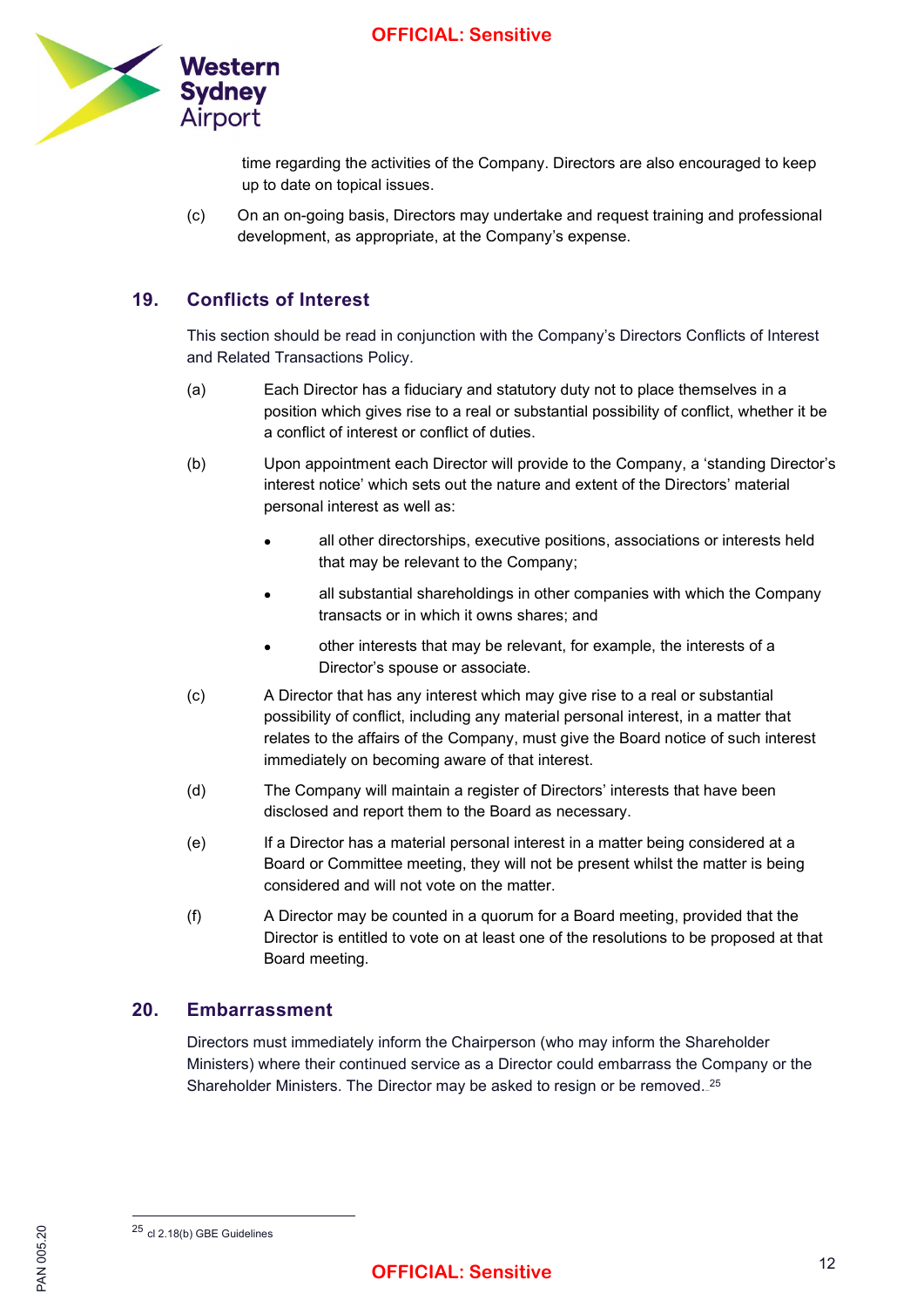

# 21. Confidentiality

Confidential information received by a Director in the course of their service as a Director remains the property of the Company and the Director must not disclose or permit the disclosure of such information without the authorisation of the Board, unless required by law.

# 22. Compliance and Reporting

As a GBE, the Company and specifically the Board, is required to comply with a number of compliance and disclosure related requirements under the PGPA Act, the PGPA Rule, the Guidelines and the Commercial Freedoms Framework which include the following:

- (a) ensuring the Company complies with any Government Policy Order;
- (b) consulting with the Shareholder Ministers in relation to the Corporate Plan and adopting the Corporate Plan;
- (c) keeping the Shareholder Ministers informed of the Company's activities and providing the Shareholder Ministers with any reports, documents and information in relation to those activities as the Shareholder Minister requires and as required by the PGPA Act, PGPA Rule and the Guidelines;
- (d) notifying the Shareholder Ministers as soon as practicable after the Directors make a significant decision in relation to the Company;
- (e) giving the Shareholder Ministers reasonable notice if the Directors become aware of any significant issue that may affect the Company;
- (f) notifying the Shareholder Ministers as soon as practicable after the Directors become aware of any significant issue that has affected the Company;
- (g) ensuring the regular and timely disclosure of information which may affect the value of the Company, may influence government decisions in relation to the Company and on matters in which the government has a legitimate interest;
- (h) preparing and providing the Department of Finance with budget estimates covering the Company's activities for each reporting period; and
- (i) adopting the Company's Annual Report and any other report that may be required.

#### REVIEW OF PERFORMANCE

- (a) The Board will annually review the performance of:
	- the Board as a whole:
	- each Committee in conjunction with the Committee; and
	- the Chairperson and Deputy Chairperson. $-26$
- (b) The Board will annually review the processes of the Board. $27$

<sup>26</sup> cl.2.20 GBE Guidelines<br>27 Recommendation 1.6 of<br>25<br>25<br>0. 27 Recommendation 1.6 of the ASX Corporate Governance Council's Principles and Recommendations